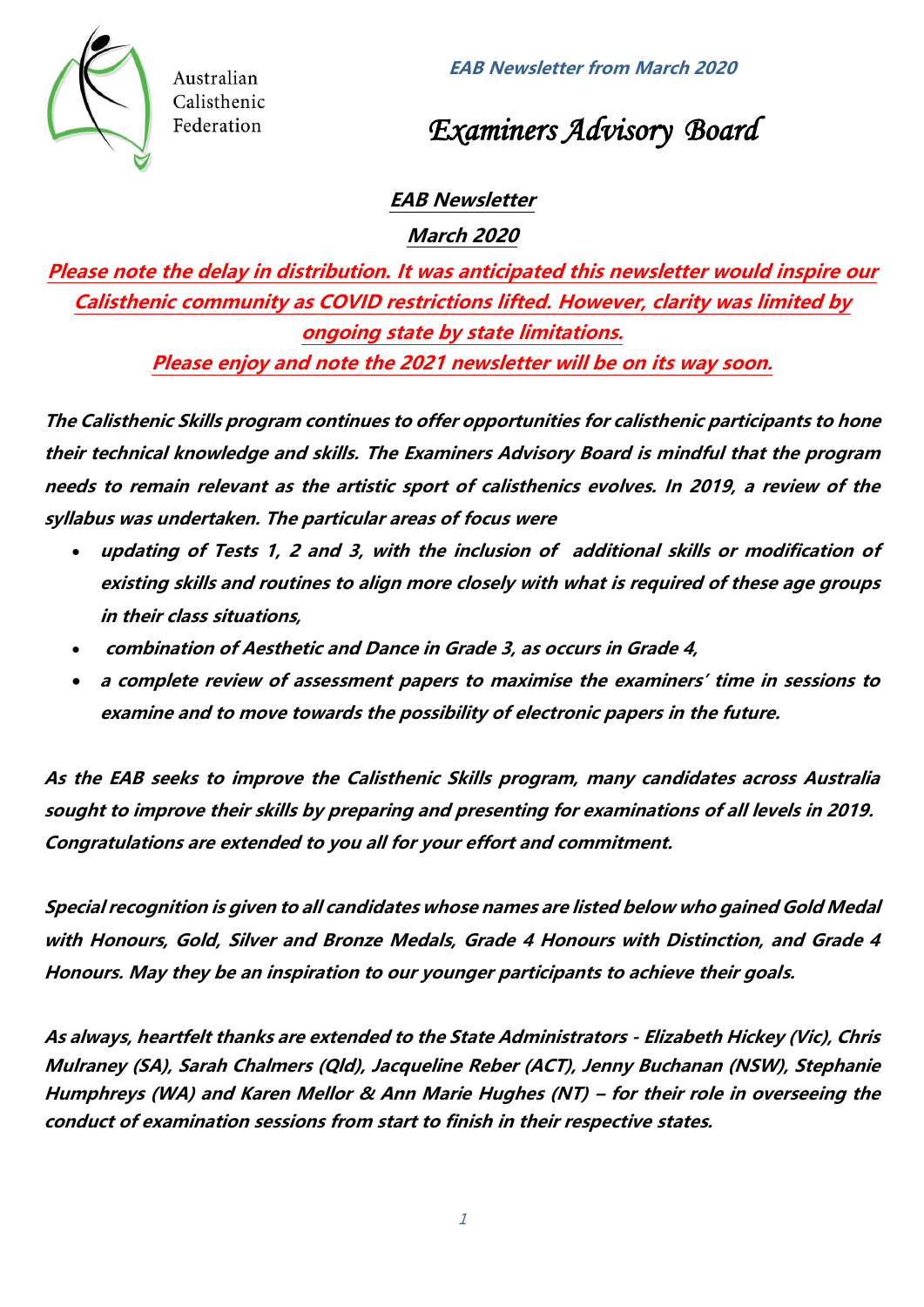**EAB Newsletter from March 2020**



Australian Calisthenic Federation

**MEDALS**

# **Gold Medal Honours**

**Marlee Shae Holden (Vic)** 

**Louisa Humphrey (WA)**

**Rebecca Reeves (Vic)**

**Honoria Roffey (Vic)**



**Louisa Humphrey (WA)**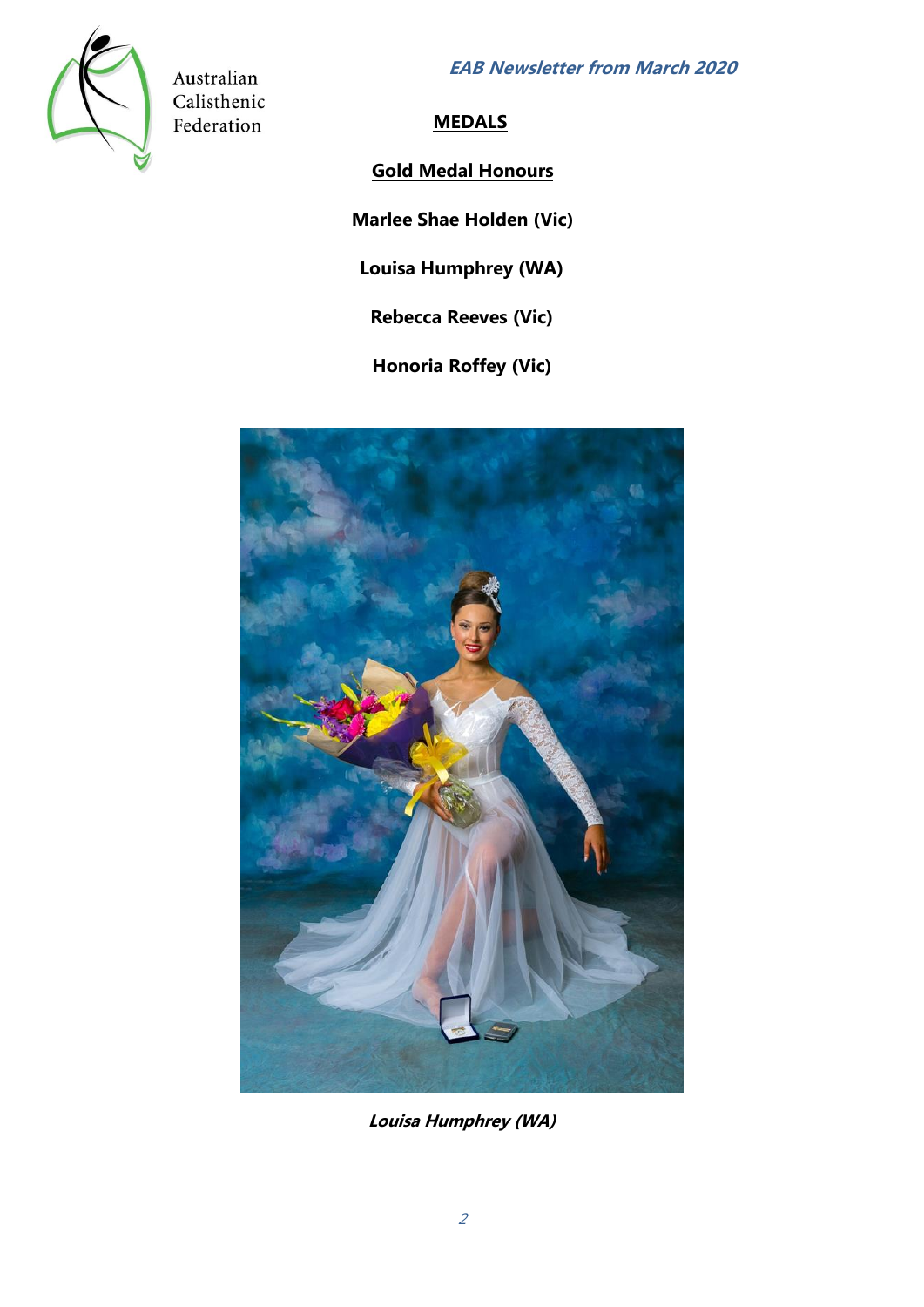



**L to R - Honoria Roffey, Marlee-Shae Holden, & Rebecca Reeves (Vic)**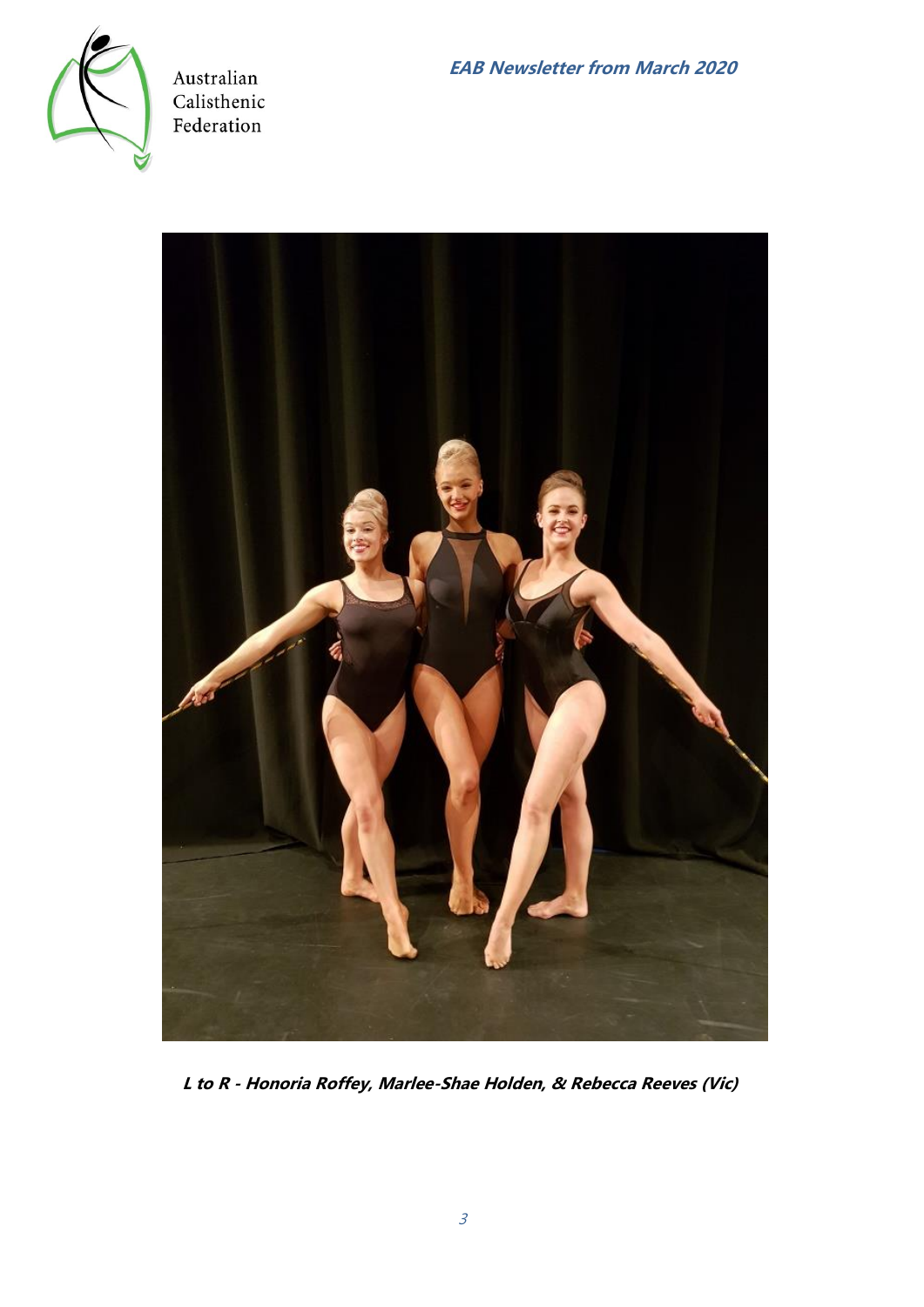



**L to R - Honoria Roffey, Rebecca Reeves & Marlee-Shae Holden (Vic)**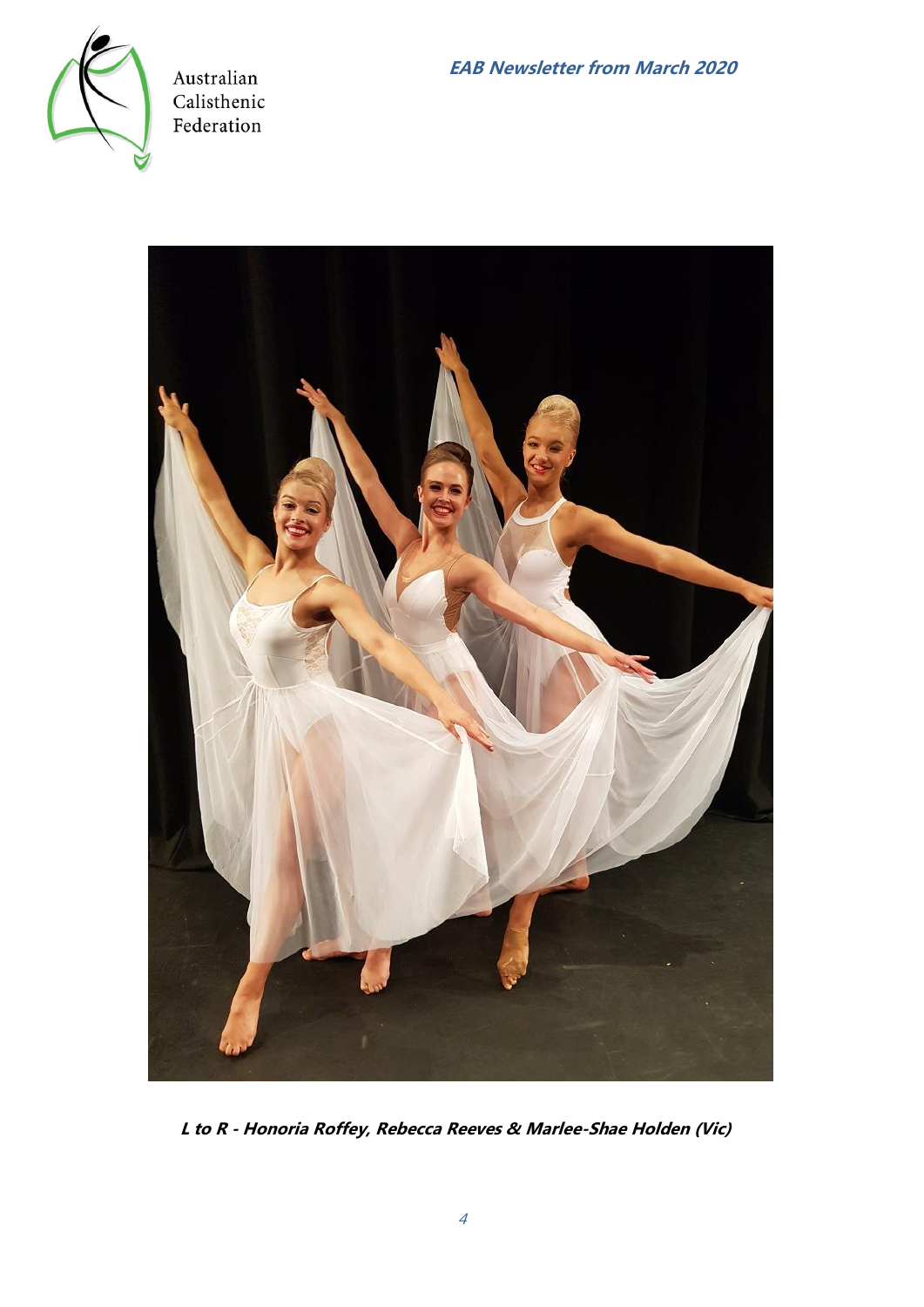

## **MARLEE-SHAE HOLDEN**

**Throughout my 20 years of calisthenics completing my Gold Medal Honours is an achievement that I will always hold close to my heart. Although this has been one of the most challenging experiences it was also one of the most rewarding.** 

**I feel extremely privileged to have been able to share this experience with my coach, team mate and mentor Rebecca Reeves. Rebecca is not only an inspiration to me but she pushed me out of my comfort zone and she made me more determined to achieve my Gold Medal with Honours.** 

**I would also not have been on this journey if it had not been for Lucinda Williams. Lucinda was the one who encouraged me and inspired me to begin the Medals program. I sincerely thank her for all of her dedication and perseverance, without not only Lucinda but Jeanne Sorich and Kirrilly Wootton I would not be the calisthenics girl I am today.** 

**I would also like to thank Sharon McCrorie, Sammi Lukey, Melanie Drew, Sherryn Aggelis and everyone else including my Avonde family for supporting me throughout this journey. However I would not have been able to do any of this without my Mum. Mum has always been there for me, even though she is my harshest critic she is also my biggest supporter. If it wasn't for her I would not be in this sport today and not have the love and the passion that I do for it.** 

**Last but not least I would like to thank ACF and all those involved in helping make this all possible.** 

# **LOUISA HUMPHREY**

**I began my calisthenic journey at Athena Calisthenics Club in 2003 where I still am to this day, a very proud competitor and coach. This is my 17th year of calisthenics and I am just as in love with the sport as I was the day I started.** 

**My interest in the Calisthenic Skills program was brought to life at 6 years old when I was encouraged to sit my Test 1 examination. Since then I have been very fortunate to have achieved Honours in most of my Test, Grade and Medal exams.** 

**My Medal journey began in 2017 and the level of support I have received from the Calisthenic Association of Western Australia over the last 3 years has been nothing short of humbling. Completing my Bronze, Silver and Gold Medals has been one of the most challenging, yet equally rewarding experiences of my life. Medal training has improved my technique in all aspects of the sport and has helped to make me the best performer I can be!!!** 

**Thank you to the amazingly talented women who have inspired, pushed and helped me grow into the competitor and choreographer I am today.** 

**And an enormous thank you to my exceptional Medal coach Karen Quinn. Your commitment to the Calisthenic Skills program is nothing short of outstanding. The long trainings and late nights at Midvale will never go unappreciated. I will be forever grateful for this experience and all that you have taught me - your knowledge and technical expertise, and your passion and enthusiasm. I will always cherish the memories we've created and the friendship we have.**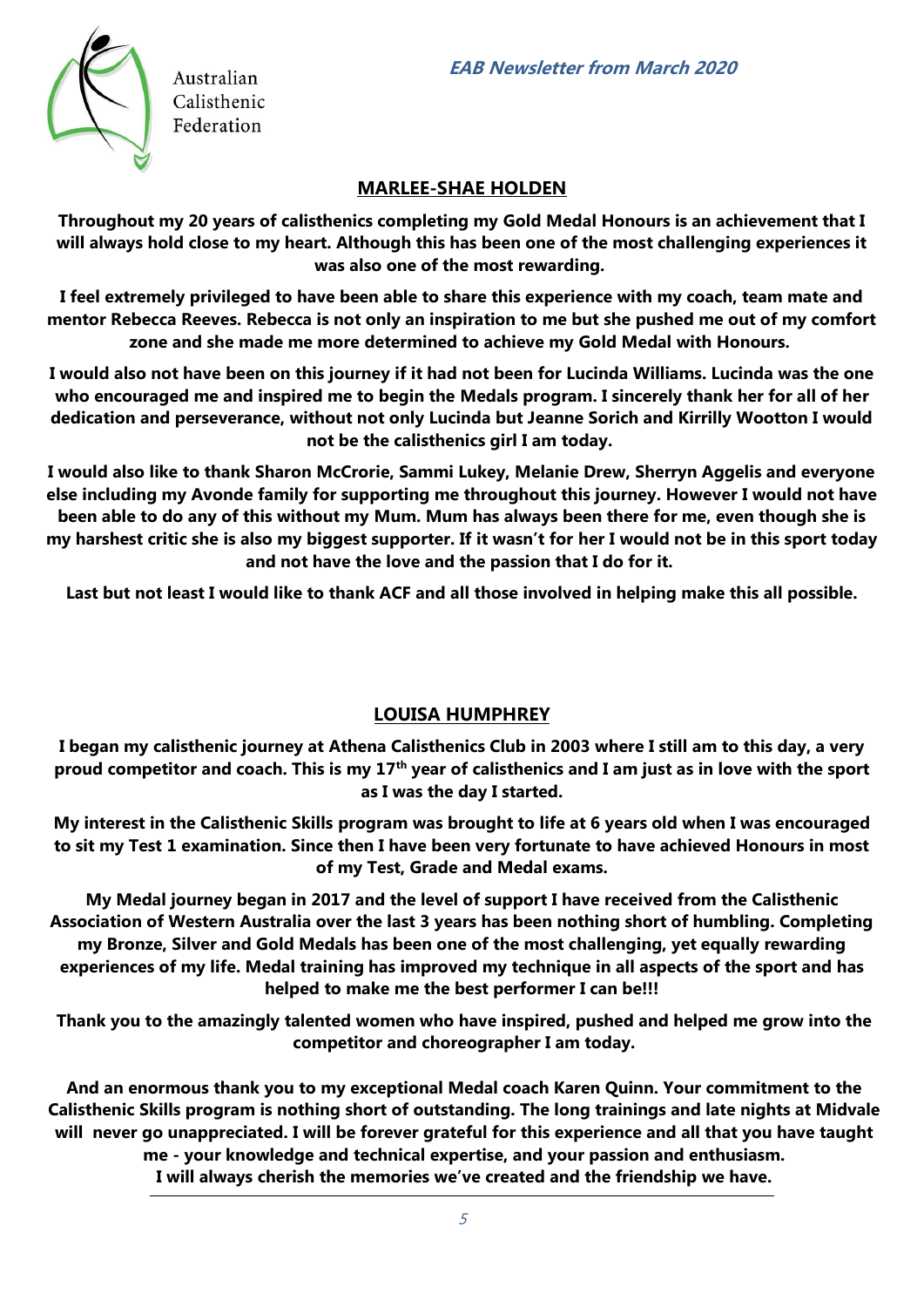

#### **REBECCA REEVES**

**Completing the Australian Calisthenics Skill program and receiving my Gold Medal with Honours is an achievement I will forever cherish. The Medals program was somewhat unknown to me growing up but when I saw so many friends achieving this wonderful goal, I knew I wanted to give it try. I was certainly not disappointed.** 

**The program helped me reach heights I didn't know I was capable of when it came to my apparatus and core skills. With this personal improvement I've also found myself becoming more confident in my coaching and now look forward to coaching the next generation through the Medals program. Overall the ACF Skills Program offered me an exciting personal challenge. The challenge of perfecting each individual skill and movement, combined with the ability to create short routines was nothing short of amazing.** 

**Journeys like this however are very rarely taken alone. So in saying that there are a few people I'd like to thank. Firstly to Mellany Drew, Sharon McCrorie and Sherryn Aggelis who all ensured me that my work was of the standard it needed to be, but mainly I'd like to thank my Mum. My Mum has been there for me through my entire calisthenics career and I wouldn't have made it this far without her. She has taken me to every class, whether that is team classes, solos, state team and levels classes, and every competition in between. She is a woman who I will always admire and I will forever thank endlessly.** 

**Lastly, thank you to all of those who are involved in every aspect of the ACF Skills program. Without all of your work we would not have the wonderful program we currently have.** 

# **HONORIA ROFFEY**

**Achieving my Gold Medal with Honours is something I have dreamed of achieving for the last five years. This journey has been one of the most rewarding and challenging achievement of my calisthenics life so far!** 

**Calisthenics plays an incredibly important part in my life, and completing the ACF Skills program was something I was determined to do. I am so glad I can look back on this experience and feel I have achieved something incredible!** 

**I would like to thank Sue Harding and Kelly Finlayson for being not only fantastic coaches and examples throughout not only my medals journey but my calisthenics career. I would never have gone for gold if you hadn't encouraged me to try and to believe in myself, so for that I am eternally grateful.** 

**Mum, you've always been there for me, through all of the ups and downs, and I thank you for all of the support. From watching me do the same inward wrist swing to all three rod combinations repeatedly you have always been in my corner and I am so grateful.** 

**I highly encourage any calisthenics girls curious about the Medals program to give it a go! It was such a rewarding experience and I not only learnt a lot about myself but it deepened my love for this incredible sport!**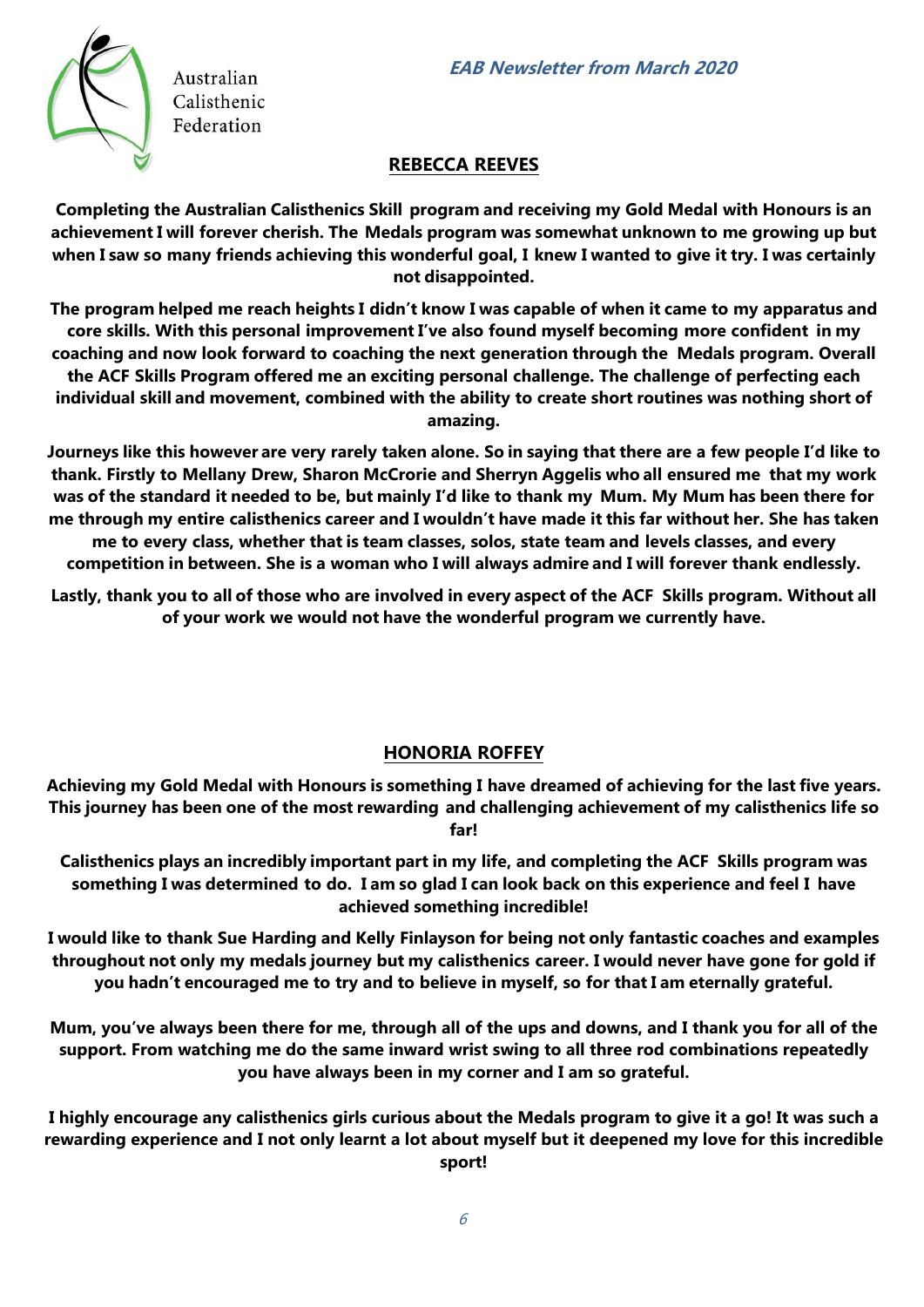

# **Gold Medal**

**Laura Bashford (Vic) Megan Clarke (Vic) Ashley Finlayson (Vic) Aisha Ginnaj (Vic)** 

**Silver Medal** 

**Sophie Appel (Vic) Katherina Bast (Vic) Alex Bignell (Vic) Caleigh Faulkner (WA) Sophie Furber (Qld) Erin Louise Gibbs (Vic) Sophie Hamden (SA) Samantha Hiern (SA) Morgan King (Vic) Laura Maltaric (Vic) Emma Mulraney (SA) Molly O'Callaghan (Vic) Amelia Stutterd-Walsh (Vic) Shania Wood (WA)** 

**Bronze Medal** 

**Nikki Adams (WA) Sophie Appel (Vic) Charlize Bast (Vic) Taylor-Anne Bright (WA) Jessica D'Intinosante (Vic) Jacqueline Dunn (ACT) Whitney Edward (Qld) Hannah Gibson (WA) Chelsea Humphreys (Qld) Morgan King (Vic) Rachel Lee (SA) Amy Marinov (Vic) Chantel Murrowood (WA) Hayley Pinkerton (WA) Kayla Sluka (Vic) Sharne Wakefield (WA)**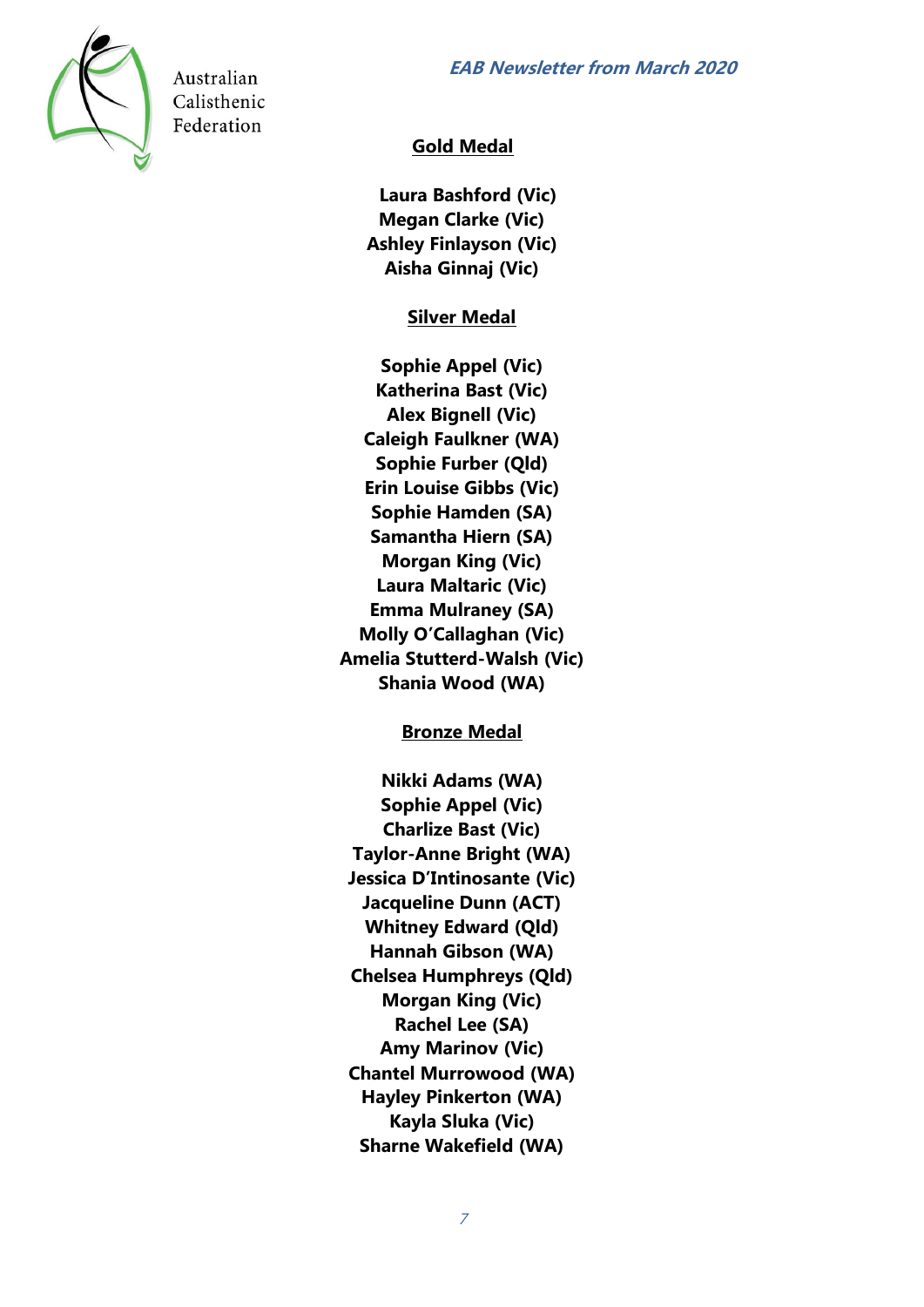

## **Grade 4 Honour Board**

**Grade 4 Honours With Distinction (achieved with a mark of 95+)** 

**Kristie Anderson (Vic) Maddison Barbuto (Vic) Jessica-Monique Bojanjac (WA) Katelyn Bonny (WA) Xara Burge (Vic) Bridie Campbell (Vic) Khloe Cooper (WA) Emily Cosgriff (Vic) Emily Cox (Vic) Mackenzie DeSantis (Vic) Ashleigh Fitzsimon (Vic) Keeley Grove (WA) Darci Gurney (Vic) Layla Hart (WA) Alicia Horner (Vic) Natalie Khoo (Vic) Elizabeth Lawless (Vic) Stephanie Lee (WA) Annalise Margaris (Vic) Ellie McCorkell (Vic) Abbey McKoy (Vic) Aleesha McLaughlin (Vic) Luci Morris (Vic) Olivia Pratt (ACT) Min Reed (Vic) Bridie Skinner (Vic) Madeline Smith (Vic) Gemma Williams (Vic) Stephanie Wiltshire (Vic) Mackenzie Witchell (Vic) Jasmin Zuydwyk (Vic)**